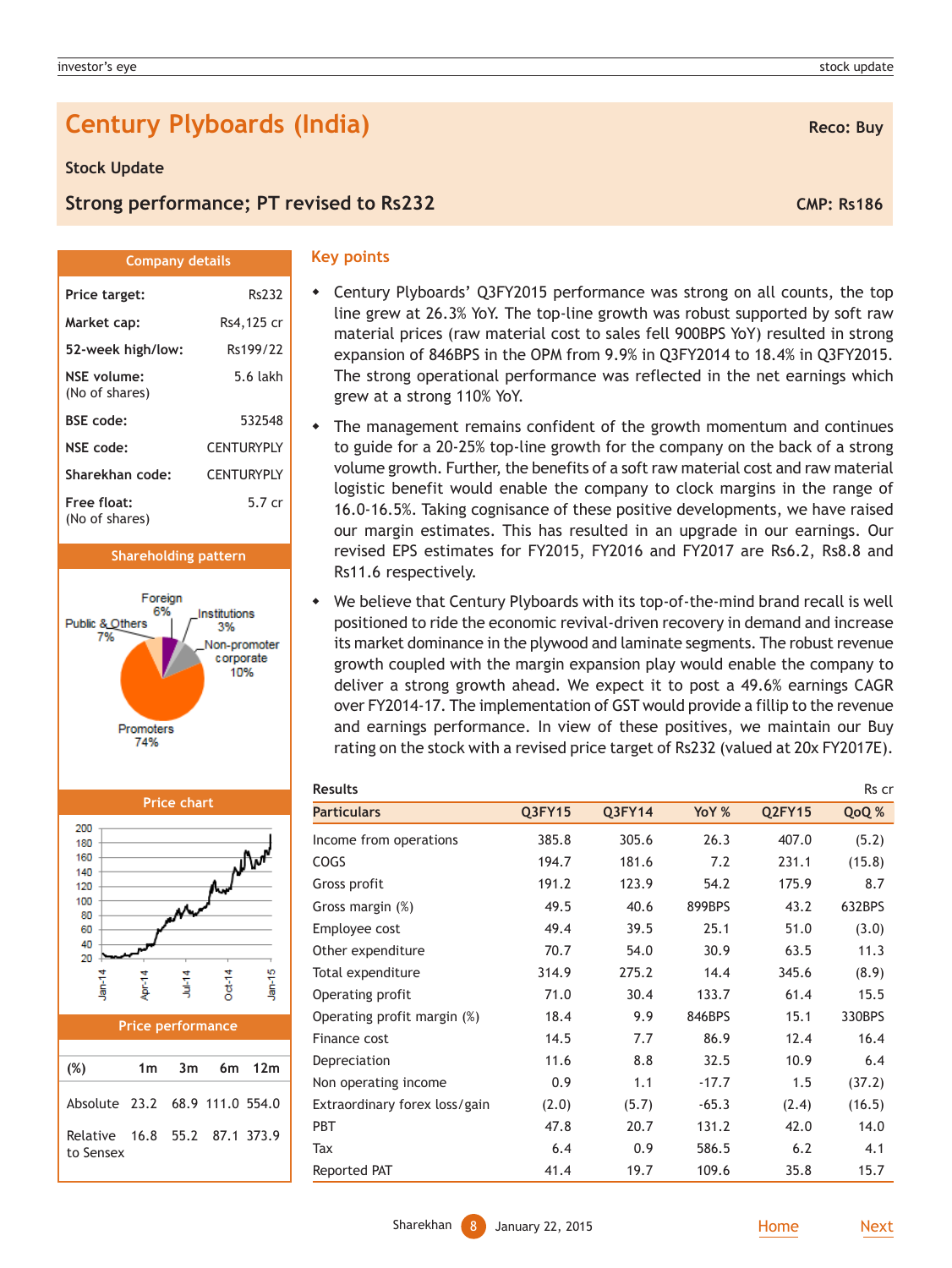#### investor's eye stock update the stock update of the stock update stock update stock update stock update stock update

#### **Valuations**

| <b>Particulars</b>      | <b>FY13</b> | <b>FY14</b> | <b>FY15E</b> | <b>FY16E</b> | <b>FY17E</b> |
|-------------------------|-------------|-------------|--------------|--------------|--------------|
| Net sales (Rs cr)       | 1,182       | 1,348       | 1,681        | 2,033        | 2,461        |
| Growth (%)              | (29)        | 14          | 25           | 21           | 21           |
| Adjusted EBITDA (Rs cr) | 128         | 179         | 256          | 329          | 405          |
| EBITDA margin (%)       | 10.8        | 13.3        | 15.2         | 16.2         | 16.5         |
| Adjusted PAT (Rs cr)    | 53          | 77          | 139          | 196          | 258          |
| Growth (%)              | (57)        | 47          | 80           | 42           | 31           |
| Adjusted EPS (Rs)       | 2.4         | 3.5         | 6.2          | 8.8          | 11.6         |
| PER(x)                  | 75          | 69          | 29.9         | 21.1         | 16.1         |
| RoCE $(\%)$             | 7.1         | 15.4        | 22.0         | 26.1         | 26.3         |
| RoE(%)                  | 11.7        | 23.1        | 39.1         | 37.6         | 34.5         |

# **Result highlights**

Robust show on all counts: Century's top line grew at a strong 26.3% year on year (YoY) led by a growth in the plyboard and laminate businesses. The plyboard business grew by 20.4% YoY while the laminate business grew at 36.3% YoY. The introduction of sub-brands in the plyboard business, strong brand communication effort (via TV commercials for both plyboards and laminates) along with improved capacity utilisation in the laminate business contributed to the robust performance.

**Q3FY2015 revenue break-up (%)**



# **Margins expanded led by soft raw materials**

The core operating profit margin (OPM; excluding the impact of the foreign exchange [forex] gain) expanded by 846 basis points (BPS) YoY from 9.9% in Q3FY2014 to 18.4% in Q3FY2015. This strong improvement was mainly on account of savings on the raw material front. The raw material to sales ratio was down 900BPS YoY, resulting in an equal expansion in the gross profit margin. Consequently, the combined impact of a strong sales performance and a robust margin expansion resulted in a 134% year-on-year (Y-o-Y) growth in the operating profit of the company.

### **Q3FY2015 PBIT break-up**



## **Segmental performance**

| <b>Particulars</b>  | Q <sub>3</sub><br><b>FY15</b> | Q <sub>3</sub><br><b>FY14</b> | YoY<br>% | Q <sub>2</sub><br><b>FY15</b> | QoQ<br>%    |
|---------------------|-------------------------------|-------------------------------|----------|-------------------------------|-------------|
| Top line            | 281.0                         | 233.5                         | 20.4     | 299.4                         | (6.2)       |
| <b>EBIT</b>         | 54.0                          | 25.9                          | 108.4    | 40.3                          | 34.1        |
| EBIT margin $(\%)$  | 19.2                          | 11.1                          | 812BPS   | 13.5                          | $(577)$ BPS |
| Capital employed    | 479.8                         | 388.1                         | 23.6     | 487.8                         | (1.7)       |
| Annualised RoCE (%) | 45.0                          | 26.7                          |          | 33.0                          |             |

| Laminate            |                               |                               |          |                               |          |  |
|---------------------|-------------------------------|-------------------------------|----------|-------------------------------|----------|--|
| <b>Particulars</b>  | Q <sub>3</sub><br><b>FY15</b> | Q <sub>3</sub><br><b>FY14</b> | YoY<br>% | Q <sub>2</sub><br><b>FY15</b> | QoQ<br>% |  |
| Top line            | 71.6                          | 52.5                          | 36.3     | 78.8                          | (9.2)    |  |
| <b>EBIT</b>         | 5.1                           | 0.8                           | 574.2    | 7.7                           | (34.0)   |  |
| EBIT margin $(\%)$  | 7.1                           | 1.4                           | 568BPs   | 9.8                           | 268BPS   |  |
| Capital employed    | 181.0                         | 165.4                         | 9.4      | 180.2                         | 0.5      |  |
| Annualised RoCE (%) | 11.2                          | 1.8                           |          | 17.1                          |          |  |

| <b>CFS</b>          |                          |                               |          |                               |          |
|---------------------|--------------------------|-------------------------------|----------|-------------------------------|----------|
| <b>Particulars</b>  | <b>O3</b><br><b>FY15</b> | Q <sub>3</sub><br><b>FY14</b> | YoY<br>% | Q <sub>2</sub><br><b>FY15</b> | QoQ<br>% |
| Top line            | 18.6                     | 12.5                          | 48.4     | 19.4                          | (4.1)    |
| <b>EBIT</b>         | 6.0                      | 2.1                           | 185.9    | 6.5                           | (7.1)    |
| EBIT margin (%)     | 32.3                     | 16.8                          | 1,555BPS | 33.4                          | 107BPS   |
| Capital employed    | 60.2                     | 65.5                          | (8.1)    | 61.7                          | (2.5)    |
| Annualised RoCE (%) | 40.0                     | 12.8                          |          | 42.0                          |          |

### **Earnings up 110% YoY**

A strong operating performance aided the earnings growth momentum to sustain at 110% YoY on a reported basis.